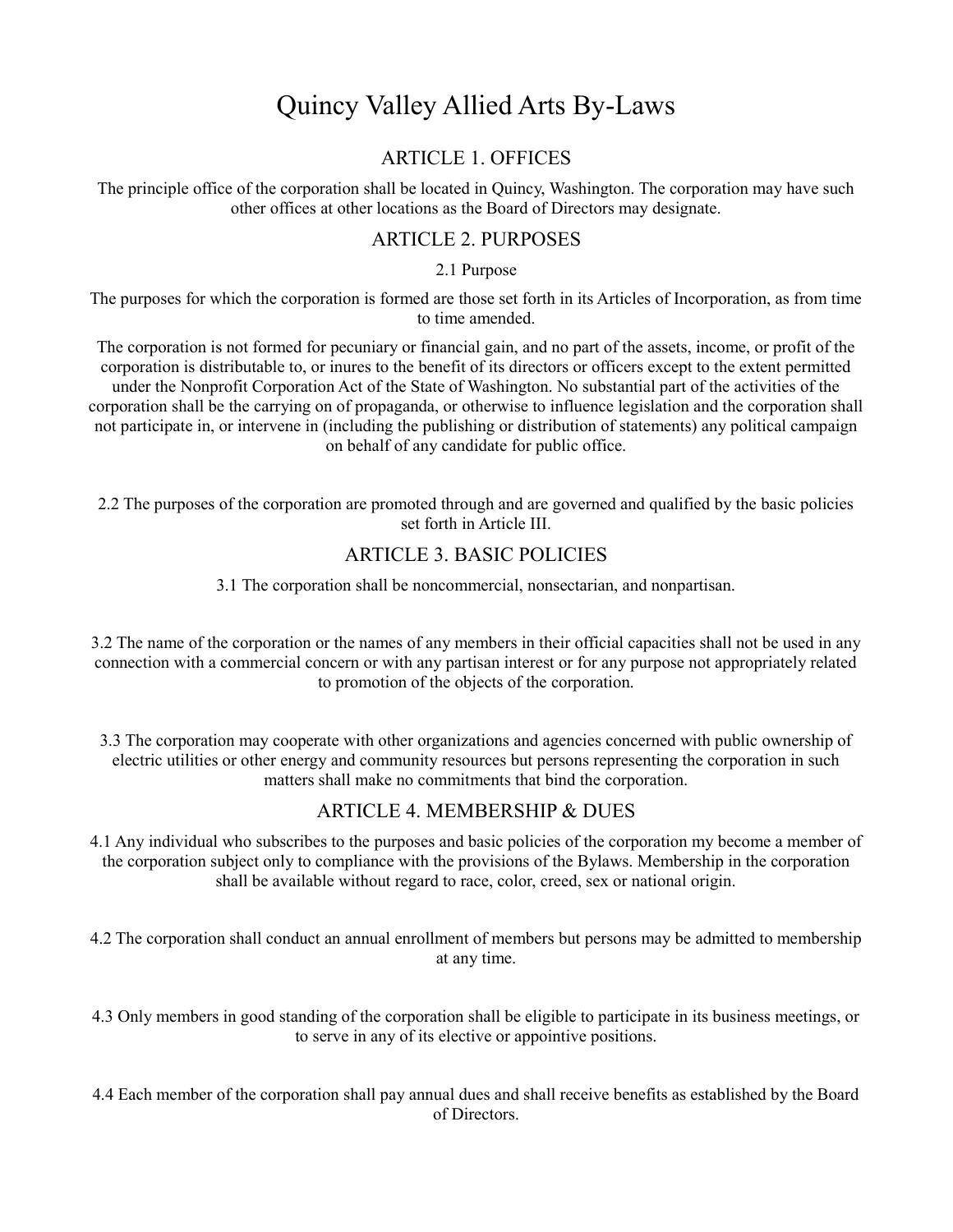## 4.5 There shall be five types of members; Honorary Lifetime member, Corporate Sponsor, Benefactor, Sponsor, and Friend.

# ARTICLE 5. BOARD OF DIRECTORS

## 5.1 General Powers

A Board of Directors shall manage the affairs of the corporation. The power to form special committees and appoint their members rests with the corporation and the Board of Directors.

## 5.2 Number

The Board shall consist of not less than 6 nor more than 15 Directors, the specific number to be set by resolution of the Board. The number of Directors may be changed from time to time by amendment of these Bylaws, provided no decrease in the number shall have the effect of shortening the tem of any incumbent Director.

Number of Directors may be changed from time to time by unanimous approval of the Board of Directors.

## 5.3 Qualifications

Directors shall be members of Quincy Valley Allied Arts and supporter of the Arts. Directors may have such other qualifications as the board may prescribe by amendment to these Bylaws.

## 5.4 Elections of Directors

Successor Directors of the corporation shall be elected each year by receiving a favorable vote of a majority of the members present at the annual meeting of the Board.

## 5.5 Term of Office of Directors

The terms of directors shall be staggered so the Board may operate smoothly without major disruption due to the election of new members. Each member of the Board of Directors shall be elected to a one (1) year term; the President and Vice President shall each be elected to a two (2) year term; Treasurer and Secretary shall each be elected to a three (3) year term. Terms shall coincide with the annual meeting held in October of each year.

## 5.6 Duties of Directors

## The Board of Directors may:

- Hold meetings at such times and places as it thinks proper
- Appoint committees on particular subjects from the members of the Board, from other members of the corporation, or from the community at large.
	- Audit bills and disburse the funds of the corporation
	- Print and circulate documents and publish articles
	- Carry on correspondence and communicate with other associations

## • Employ agents

• Devise and execute such other measures as it deems proper and expedient to promote the objectives of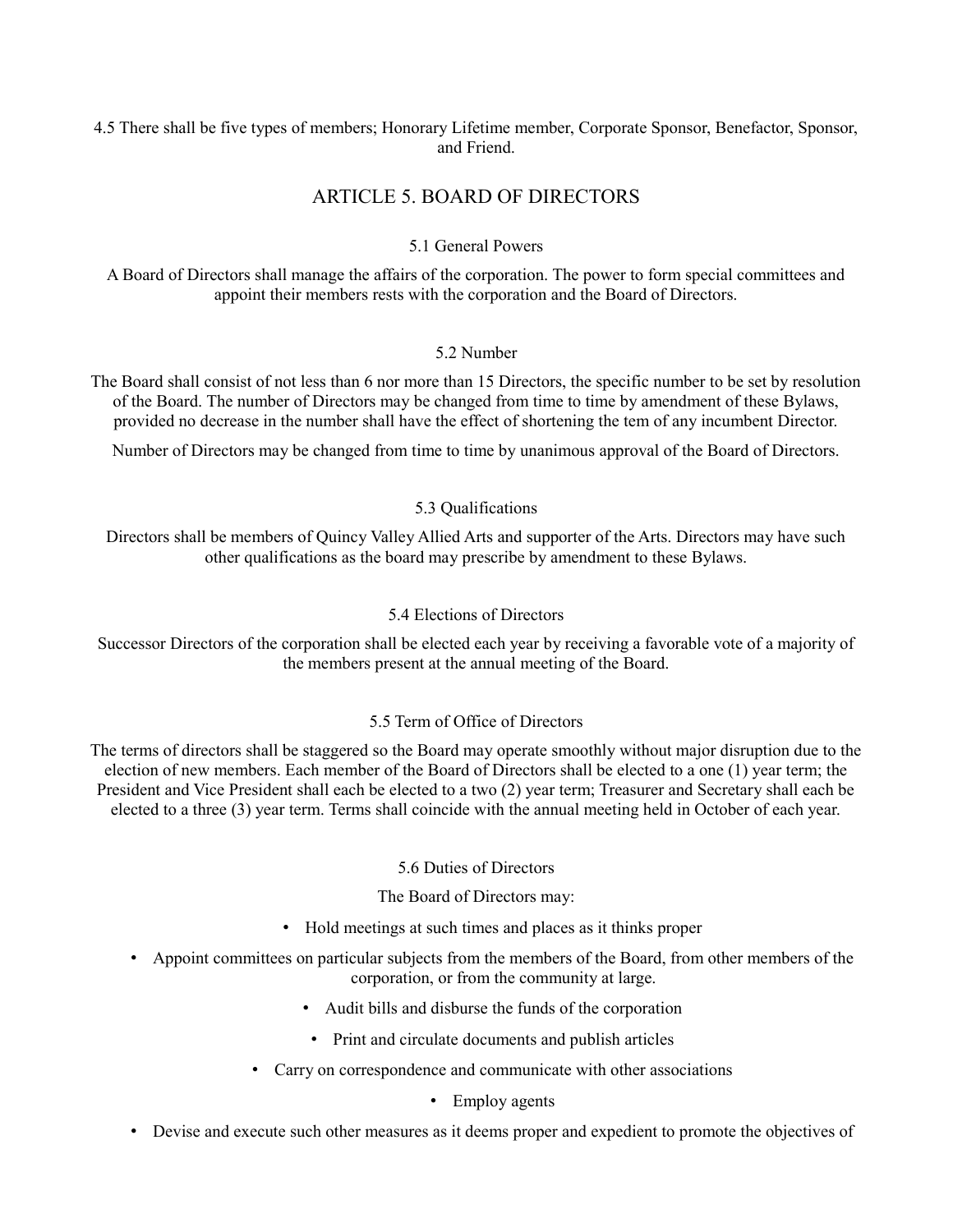the corporation and to best protect the interests and welfare of the members.

Provided, however, nothing in the foregoing shall empower the Board of Directors to do any act or any thing in contravention of the provisions of the Article of Incorporation, or which does not in fact benefit or support the purpose of the corporation identified in section 3 of the Articles of Incorporation.

## ARTICLE 6. MEETINGS

6.1 Annual Meeting

The annual meeting of the corporate members for the election of Directors and for the transaction of such business as may properly come before the meeting shall be held in October of each year. Notice of the meeting, signed by the Secretary, shall be mailed to the last recorded address of each director and member of Quincy Valley Allied Arts at least ten days before the time appointed for the meeting.

The annual meeting of the corporation shall be held not later than the 31st day of October of each year at the corporate offices in Quincy, Washington, unless otherwise provided by the corporation or by the Board of Directors. Ten days notice shall be given of change of specific date and time of the annual meeting.

#### 6.2 Regular Meetings

By resolution, the board may specify the date, time and place for the holding of regular meetings without other notice.

#### 6.3 Special Meetings

The President or Secretary, at the written request of a majority of the Board, may issue a call for a special meeting of the Board, and only five days notice shall be required for such special meetings.

## 6.4 Place of Meetings

All meetings shall be held at any location designated by the Board, by any persons entitled to call a meeting or by a waiver of notice signed by all Directors.

## 6.5 Quorum

A majority of the Board of Directors shall constitute a quorum for the transaction of business. In the Absence of the president and Vice President, the quorum present may choose a Chairman for the meeting. If a quorum is not present, a lesser number may adjourn the meeting to a later day.

## 6.6 Absence

Directors of the Board shall notify the President or Secretary in advance of a scheduled meeting should they be unable to attend for any reason. Lack of such communication will result in an unexcused absence.

Should any member of the Board of Directors be absent from three (3) consecutive meetings of the Board without sending a communication, his/her seat on the Board may be declared vacant and the President may proceed to fill the vacancy. A written excuse may be sent to the Board declaring reason(s) for absence for review and reconsideration.

## 6.7 Vacancies

A vacancy in the position of Director may be filled by an affirmative vote, within 60 days after the vacancy, of a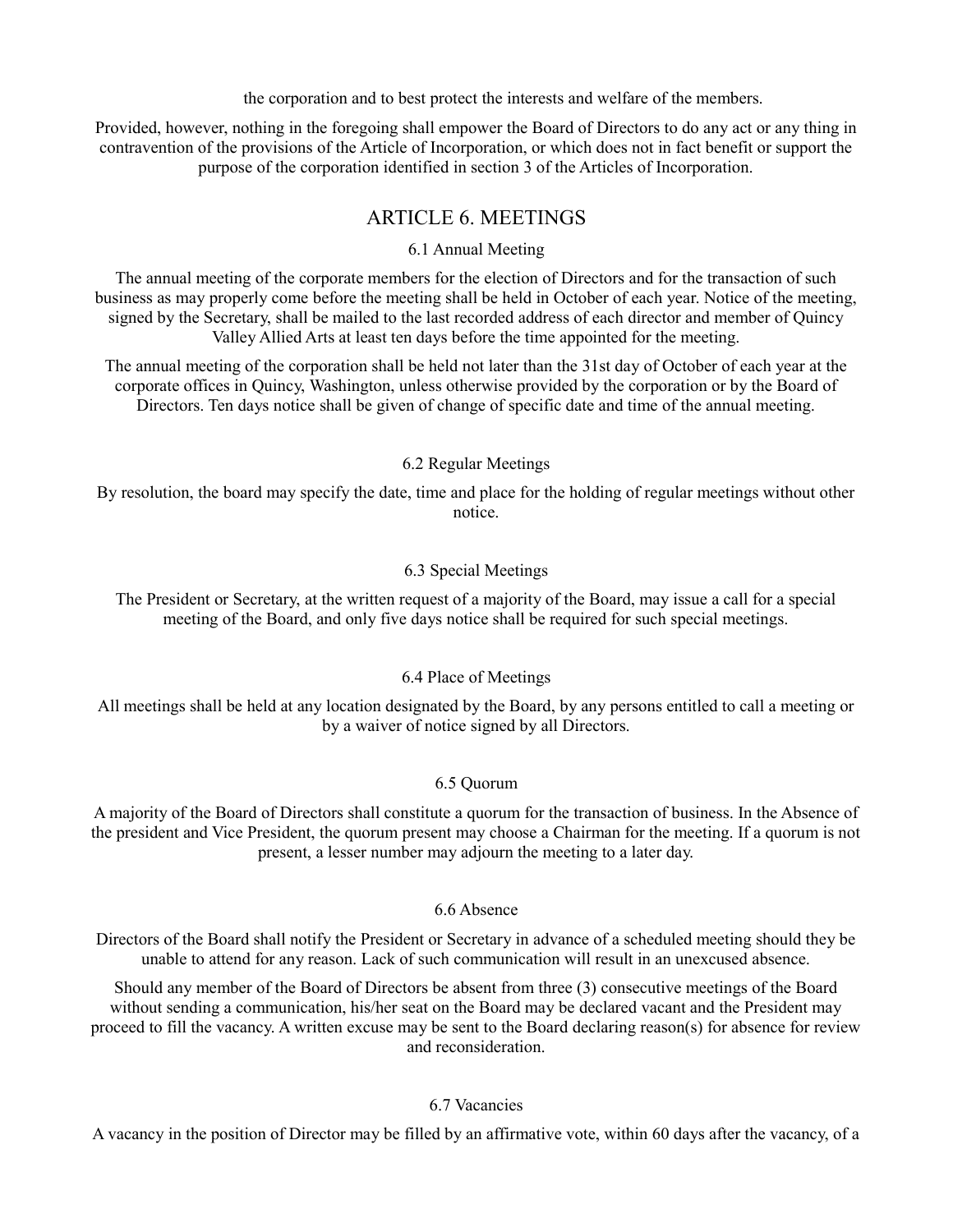majority of the remaining Directors though less than a quorum of the Board. A Director who fills a vacancy shall serve for the un-expired term of his or her predecessor in office.

#### 6.8 Removal of Directors

In the event the Board of Directors shall deem the removal of one of its members would be in the best interest of Quincy Valley Allied Arts, such director may be removed at any time by a vote of two-thirds of the Board of Directors present at any regular meeting of the Board of Directors or any special meeting called for that purpose. Such removal shall be without prejudice.

# ARTICLE 7. COMMITTEES

## 7.1 Standing or Temporary Committees

The Board, by resolution adopted by a majority of the directors in office, may designate and appoint one or more standing or temporary committees, each of which shall consist of one or more Directors. Such committees shall have specific duties as designated by the Board of Directors. No committee shall have the authority to:

- a. amend, alter or repeal these Bylaws
- b. elect, appoint or remove any member of any other committee
	- c. adopt a plan not authorized by the Board of Directors
- d. authorize the sale, lease or exchange of property or assets of the corporation
- e. distribute publication or information unauthorized by the Board of Directors
	- f. misrepresent the integrity of the corporation in acting or manner

The designation and appointment of any such committee and the delegation thereto of authority shall not relieve the Board or any individual Director of any responsibility imposed upon them by law.

•

The Chairman of each standing committee shall present a plan of work to the Board of Directors for approval. No committee work shall be undertaken without the consent of the Board of Directors.

## 7.2 Removal of Committee Member

The Board, by resolution adopted by a majority of the directors in office, may remove from office any member of any committee elected or appointed by it.

## 7.3 Compensation

The Directors shall receive no compensation for their service as Directors but may receive reimbursement for expenditures incurred on behalf of the corporation.

# ARTICLE 8. OFFICERS

## 8.1 Number and Qualifications

The officers of the corporation shall be a President, a Vice President, a Secretary, a Treasurer, and Purchasing Agent, each of whom shall be elected by the Board. Other officers and assistant officers may be elected or appointed by the Board, such officers and assistant officers to hold office for such a period have such authority and perform such duties as are provided in these Bylaws or as may be provided by resolution of the Board. Any officer may be assigned by the Board any additional title the Board deems appropriate. Any two or more offices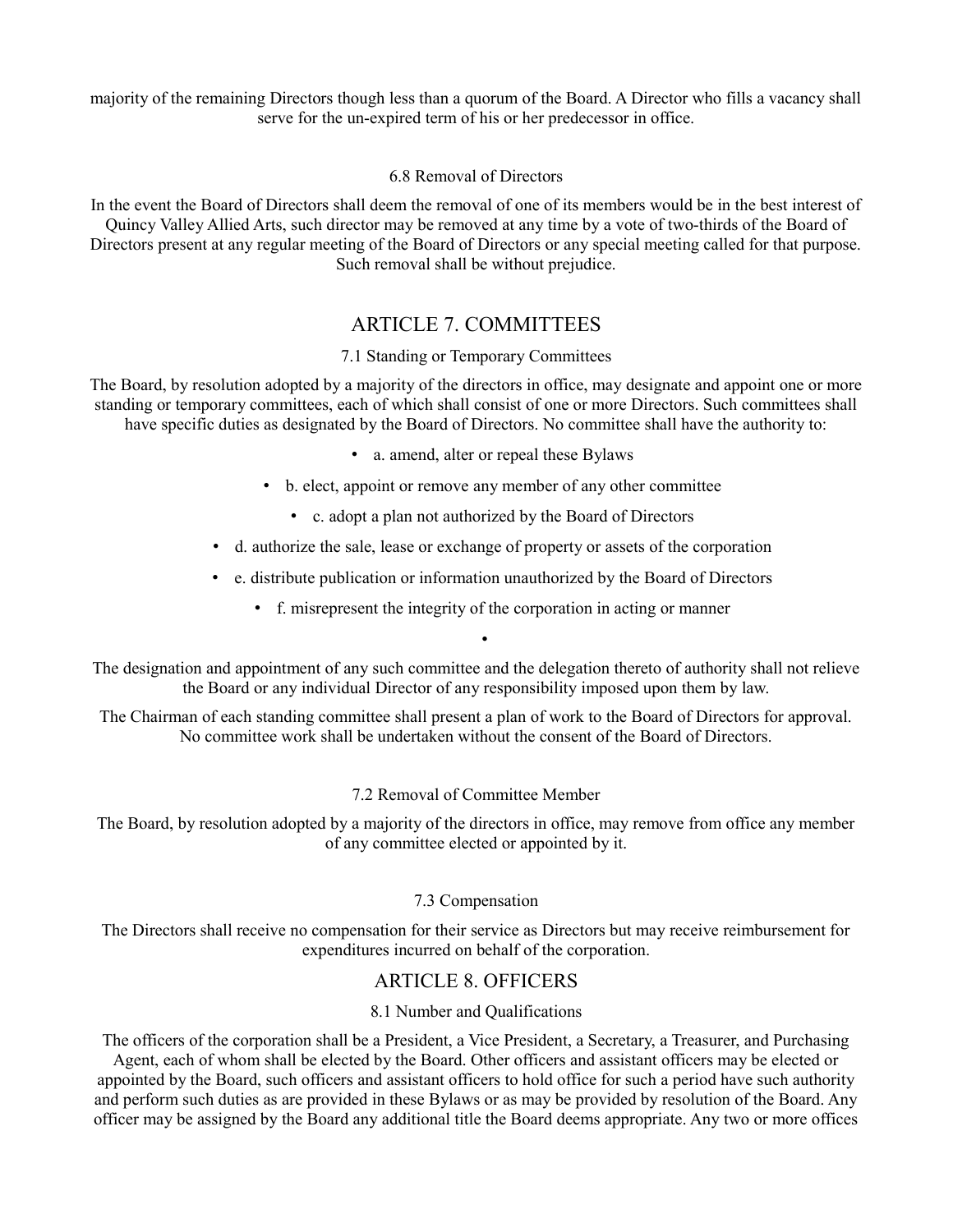may be held by the same person, except offices of President and Secretary.

#### 8.2 Election and Term of Office

Officers of the Board shall be selected by the sitting board and confirmed by vote of the membership at the annual meeting in October. Officers shall assume their official duties following the close of the annual meeting and shall serve for the required length of term and until the election and qualification of their successor as stated in these Bylaws.

#### 8.3 Resignation

Any officer may resign at any time by delivering written notice to the president, Vice President, or Secretary of the Board, or by giving oral or written notice at any meeting of the Board.

#### 8.4 Removal

Any officer or committee person elected or appointed by the Board may be removed from office by the Board whenever, in its judgment, the best interests of the corporation would be served thereby. Such removal shall be without prejudice.

#### 8.5 Vacancies

A vacancy in the office created by the death, resignation, removal, disqualification, creation of a new office or any other cause may be filled by the Board for the un-expired portion of the term or for a new term established by the Board.

#### 8.6 President

The President shall preside over meetings of the corporation and of the Board. The President may perform such other duties as may be prescribed by these Bylaws or assigned to him/her by the corporation of by the Board of Directors; shall coordinate the work of the officers and committees of the corporation in order that its purposes may be promoted; and shall sign, with any other officers or person authorized by the Board of Directors, any deeds, mortgages, bonds, contracts, or other instruments except in cases where the signing and executions thereof shall be expressly delegated by the Board of Directors or these Bylaws to some other officer or agent of the corporation as shall be required by law to be otherwise signed or executed. Original signature not required; i.e. faxed/electronic signature(s) may be accepted.

The President shall be a member ex officio of all committees except the nominating committee.

#### 8.7 Vice President/President Elect

The Vice President shall act as aid to the President and shall perform the duties of the President in the absence or inability of that officer to act. The Vice President will assume the role and duties of President at the end of the Presidents term or if the acting Presidents term is prematurely ended.

#### 8.8 Secretary

#### The Secretary shall:

• a. record the minutes of all meetings of the corporation and of the Board of Directors and shall perform such other duties as may be delegated to him/her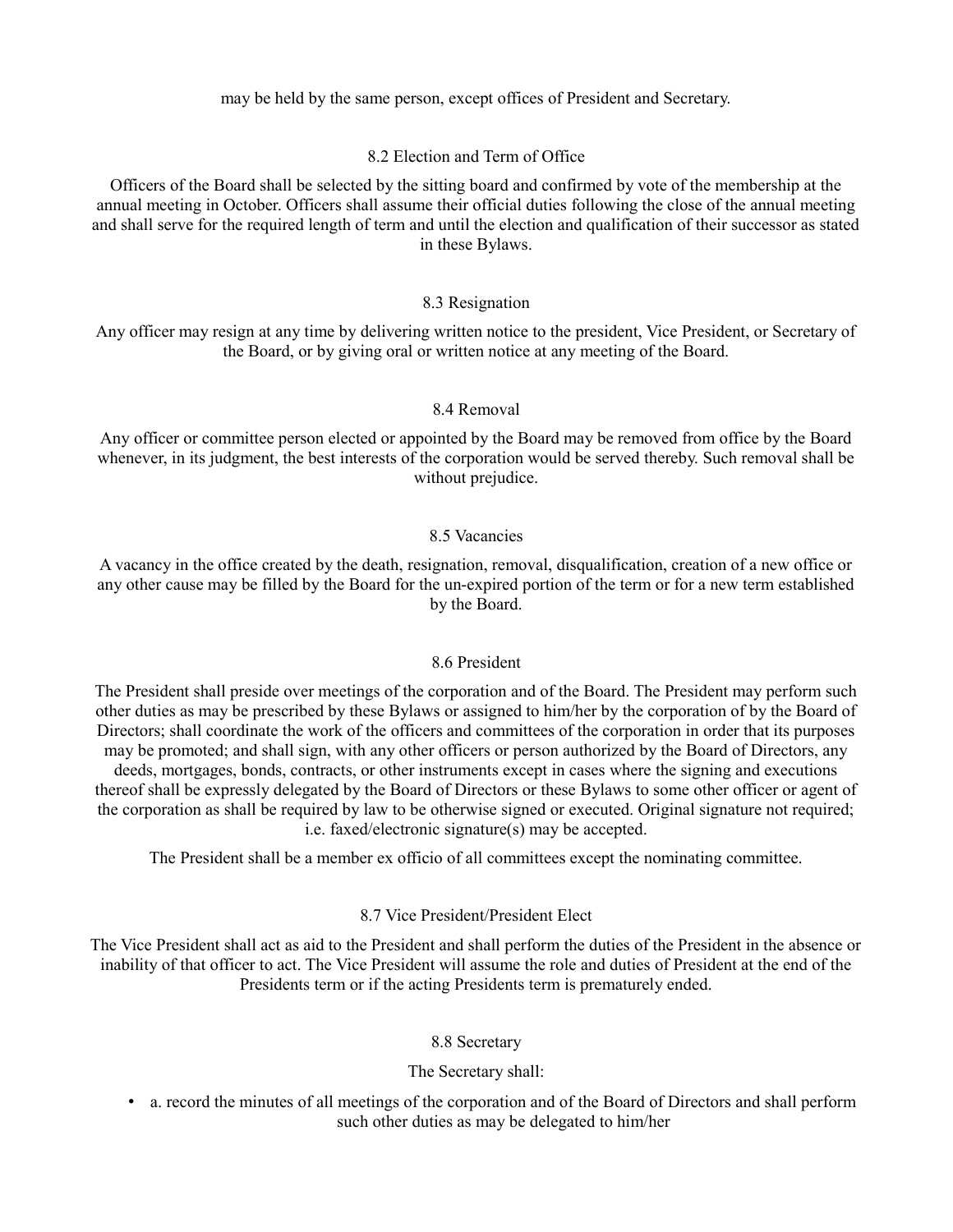- b. maintain the addresses of the Board of Directors, Committee Chairperson, and Members
- c. conduct the internal correspondence of the corporation and see all notices are duly given in accordance with the Bylaws as required by law.

• 8.9 Treasurer

The Treasurer shall:

- a. have custody of and be responsible for all funds and securities of the corporation
	- b. keep a full and accurate record of receipts and expenditures
- c. make disbursements in accordance with the approved budget, as authorized by the corporation or the Board of Directors
- d. present a financial statement at every meeting of the corporation and at other times when requested by the Board of Directors and make a full report at the annual meeting.

• e. be responsible for the maintenance of such books of account and records as conform to the requirements of the Bylaws.

• f. present for approval a proposed budget for each Quincy Valley Allied Arts production

An auditor or an auditing committee of not less than three (3) members shall examine the Treasurer's accounts annually. When satisfied the Treasurer's annual report is correct, they shall sign a statement testifying to that fact. The Board of Directors shall appoint the auditing committee at least two (2) weeks before the annual meeting.

## 8.10 Purchasing Agent

## The Purchasing Agent shall:

- a. Maintain an inventory of props, supplies and equipment for use in QVAA productions, exclusive of costumes and office supplies
- b. Purchase, with the approval of the Board of Directors, such new and/or replacement equipment as is required for QVAA productions
	- c. Be issued a QVAA credit card to be used for the purchases set out above, which card shall be surrendered to the Treasurer immediately upon the Purchasing Agent's resignation from the Board of Directors, expiration of his or her term as Director, or any removal pursuant to 8.4 above.

## 8.11 Duties of Officers

•

- a. Perform the duties of 8.11
- b. Deliver to their successors all official material not later than ten (10) days following the election of their successors.
- c. In addition to the officers herein provided for, the Board of Directors may appoint and fix the duties and salaries or compensation of any attorney or attorney-in-fact, general manager and other such agents and employees as it may deem necessary to carry on the business of the corporation.
- d. The President, Vice President, and Treasurer shall be authorized signers on the QVAA bank account. Upon the elections of such officers, each newly elected officer shall promptly go to the bank and sign the signature card.